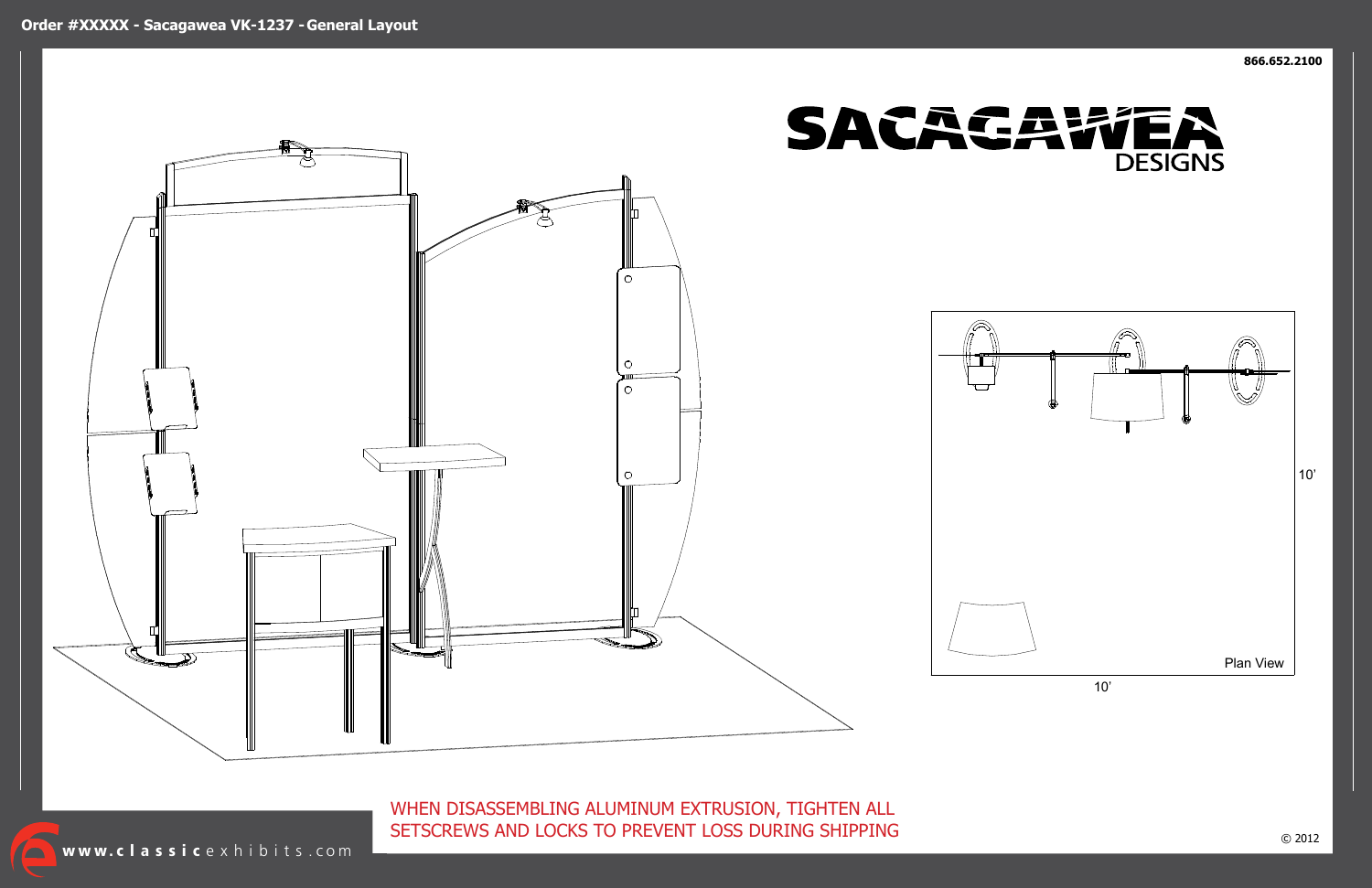# WHEN DISASSEMBLING ALUMINUM EXTRUSION, TIGHTEN ALL SETSCREWS AND LOCKS TO PREVENT LOSS DURING SHIPPING



#### **Using You Set-up Instructions**:

The Visionary Designs Set-up Instructions for Sacagawea displays are created specifically for your configuration. They are laid out sequentially, including an exploded view of the entire display and a logical series of detailed steps for assembly. We encourage you to study the instructions **before** attempting to assemble your exhibit.

#### THIS IS VERY IMPORTANT!

Each page reminds you to tighten the setscrews after disassembling your exhibit to prevent loss of the locks and setscrews (see below in red).

### **Cleaning & Packing Your Display**:

screwdriver may be required. Detail A: Most horizontal extrusion connections have a patented expandable lock. This lock inserts into the groove of an opposing extrusion. Tightening the lock with the Hex Key Tool expands the lock and creates a strong positive connection.

- 1) Use care when cleaning aluminum extrusions or acrylic inserts. Use only non-abrasive cleaners.
- 2) When cleaning laminate inserts or counter tops, use mild cleansers and a soft material such as cotton.
- 3) Keep all display components away from extreme heat and long exposure to sunlight to avoid warping and fading.
- 4) Retain all packing materials. It will make re-packing much easier and will reduce the likelihood of shipping damage.

## Hex Key Tool Typical Connection Typical Connection







Most visionary design exhibits can be assembled with the supplied Hex Key Tool. Occasionally, a flat head





Detail B: Each extrusion contains a numbered label that corresponds to set-up instructions. The label is located within a groove of the extrusion (when possible). Visionary Design labels contain Black numbers unless otherwise specified.

Horizontal Connection



Detail C: A rectangular connection bar with plastic T Knobs is inserted between two horizontal extrusions joined end-to-end. Turn the knobs clockwise to tighten.

Detail D: Attach vertical extrusions to base plates with supplied bolts inserted through the hole in the plate. Be careful not to strip

Base Plate Connection **Vertical Connection** Corner Connection

the thread.



Detail E: A square connection bar with plastic T Knobs is inserted between two vertical extrusions joined end-to-end. Turn the knobs clockwise to tighten.

Detail F: Plastic Star Knobs are used to tighten locks where horizontal extrusions connect with vertical extrusions. Turn the knobs clockwise to tighten. Turn counterclockwise to loosen, but do not remove knob.

Do Not Overtighten.

Do Not Overtighten.

Do Not Overtighten.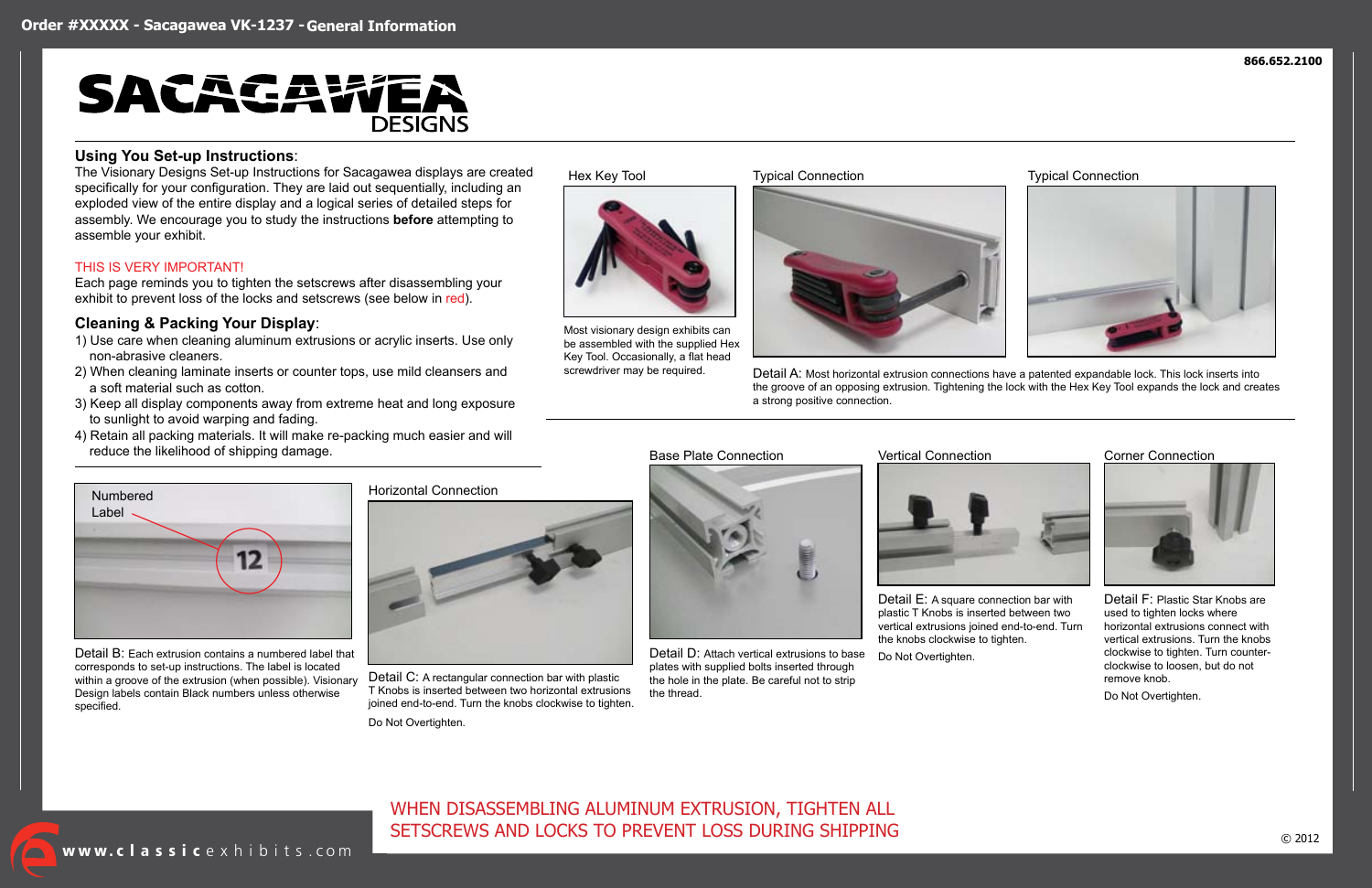## **Step 1**

© 2012



www.classicexhibits.com

SETSCREWS AND LOCKS TO PREVENT LOSS DURING SHIPPING

| Item<br>1<br>1a<br>$\overline{\mathbf{c}}$<br>3<br>4<br>5<br>6<br>7<br>8<br>9<br>10/10a<br>11<br>12<br>13 | Qty.<br>$\overline{2}$<br>1<br>1<br>1<br>1<br>1<br>1<br>1<br>1<br>1<br>1/1<br>1<br>1<br>1 | Description<br>Base Plate w/ 1 Hole<br>Base Plate w/ 2 Holes<br>42" Lower Square Vertical Extrusion<br>42" Upper Square Vertical Extrusion<br>42" Lower Square Vertical Extrusion<br>42" Upper Square Vertical Extrusion<br>42" Lower Square Vertical Extrusion<br>32" Upper Square Vertical Extrusion<br>42" Lower Square Vertical Extrusion<br>42" Upper Square Vertical Extrusion<br>47" Horizontal Extrusion<br>38.25" Horizontal Extrusion<br>40.9826" Curved Extrusion<br>4" Stabilizing Extrusion | <b>Steps</b><br>1) Atta<br>2) Atta<br>4) Co<br>5) Atta<br>$6)$ Ap |
|-----------------------------------------------------------------------------------------------------------|-------------------------------------------------------------------------------------------|----------------------------------------------------------------------------------------------------------------------------------------------------------------------------------------------------------------------------------------------------------------------------------------------------------------------------------------------------------------------------------------------------------------------------------------------------------------------------------------------------------|-------------------------------------------------------------------|
|                                                                                                           |                                                                                           | <b>STAR</b> indicates location of                                                                                                                                                                                                                                                                                                                                                                                                                                                                        |                                                                   |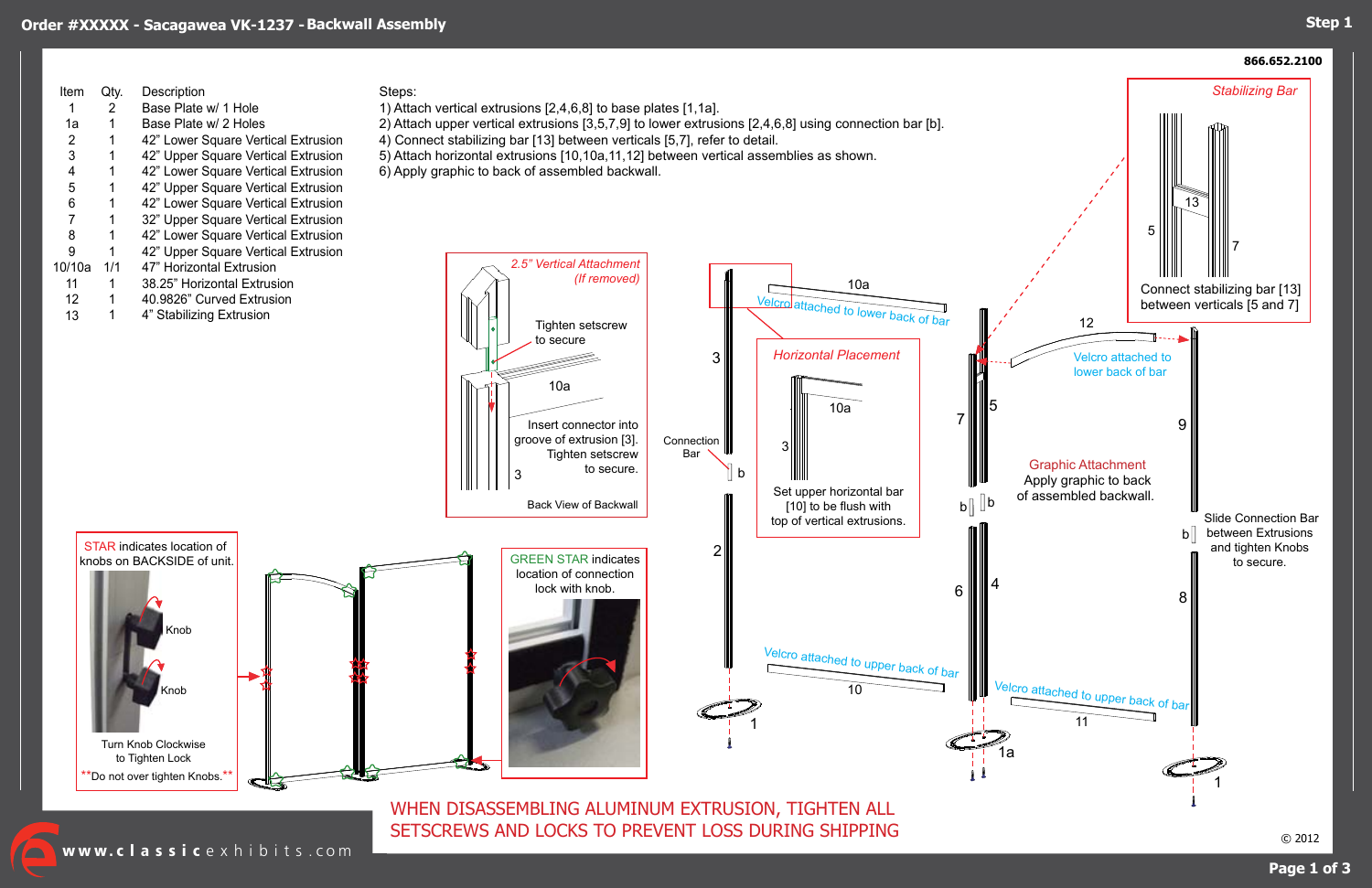## **Step 2**

## **Page 2 of 3**

#### **866.652.2100**

© 2012

WHEN DISASSEMBLING ALUMINUM EXTRUSION, TIGHTEN ALL SETSCREWS AND LOCKS TO PREVENT LOSS DURING SHIPPING

www.classicexhibits.com

## **Order #XXXXX - Sacagawea VK-1237 - Attachments**

#### Steps:



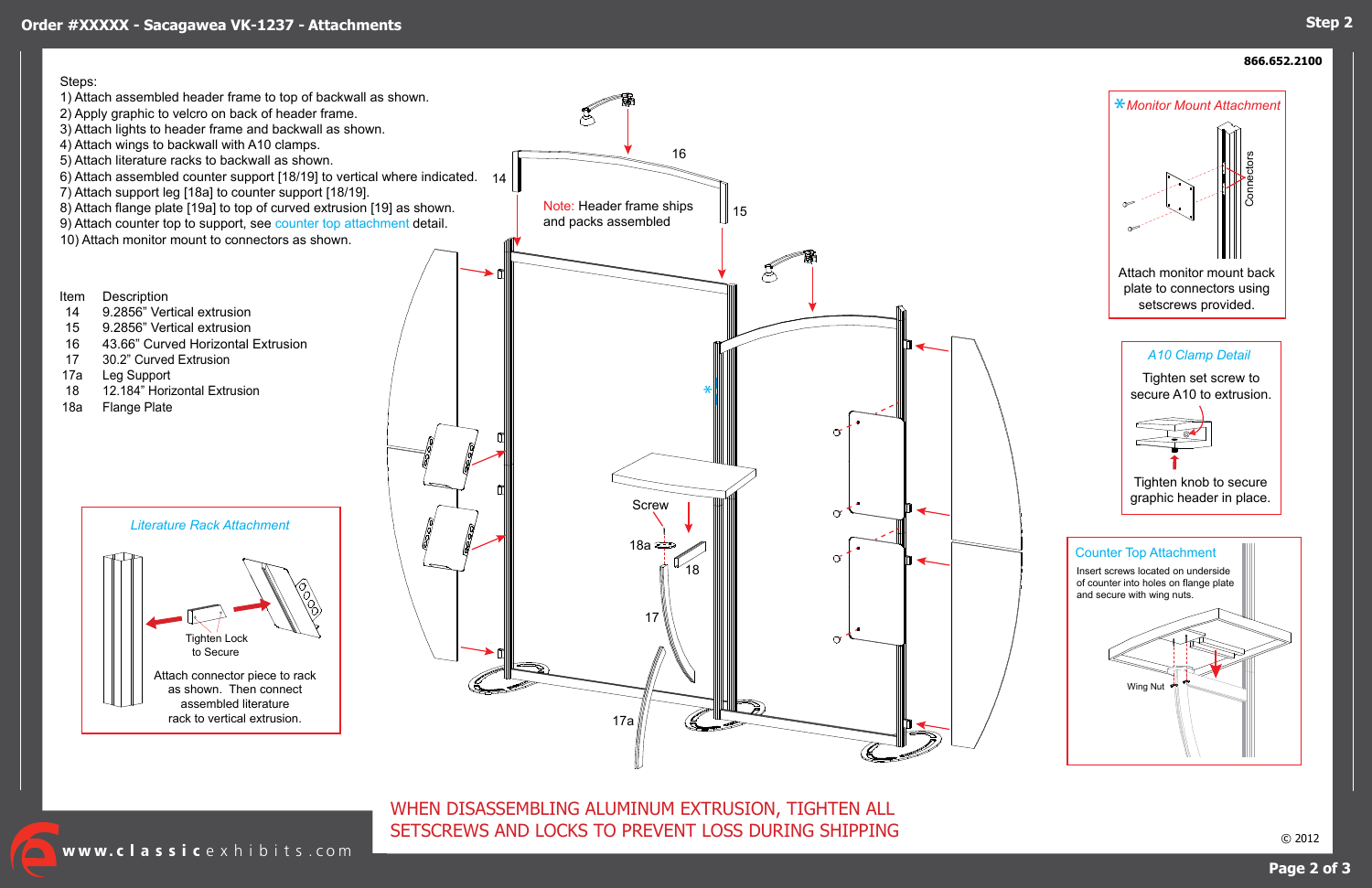## **Step 3**

**866.652.2100**

WHEN DISASSEMBLING ALUMINUM EXTRUSION, TIGHTEN ALL SETSCREWS AND LOCKS TO PREVENT LOSS DURING SHIPPING

Www.classicexhibits.com

| Item   | Qtv | <b>Description</b>       |
|--------|-----|--------------------------|
| 19     | 4   | 38" Vertical Extrusion   |
| 20/20a | 2/2 | 12" Horizontal Extrusion |
| -21    | 2.  | 25" Horizontal Extrusion |

#### Steps



- 1) Attach horizontal extrusions [20 and 20a] between vertical extrusions [19], placing inserts between horizontals.
- 2) Attach curved horizontal extrusions [21] between vertical extrusions [19], placing insert between curved horizontals.
- 3) Place shelf on top of lip of extrusions.
- 4) Set counter top on assembled base.



Infill Extrusions 20a have a lip for the floor to rest upon. Lip for Shelf Placement Lip Extrusion Detail 19 20a 20 21 21 19 <sup>19</sup> <sup>19</sup>  $|20a|$ 20 Note: Pedestal sides must stay assembled when shipping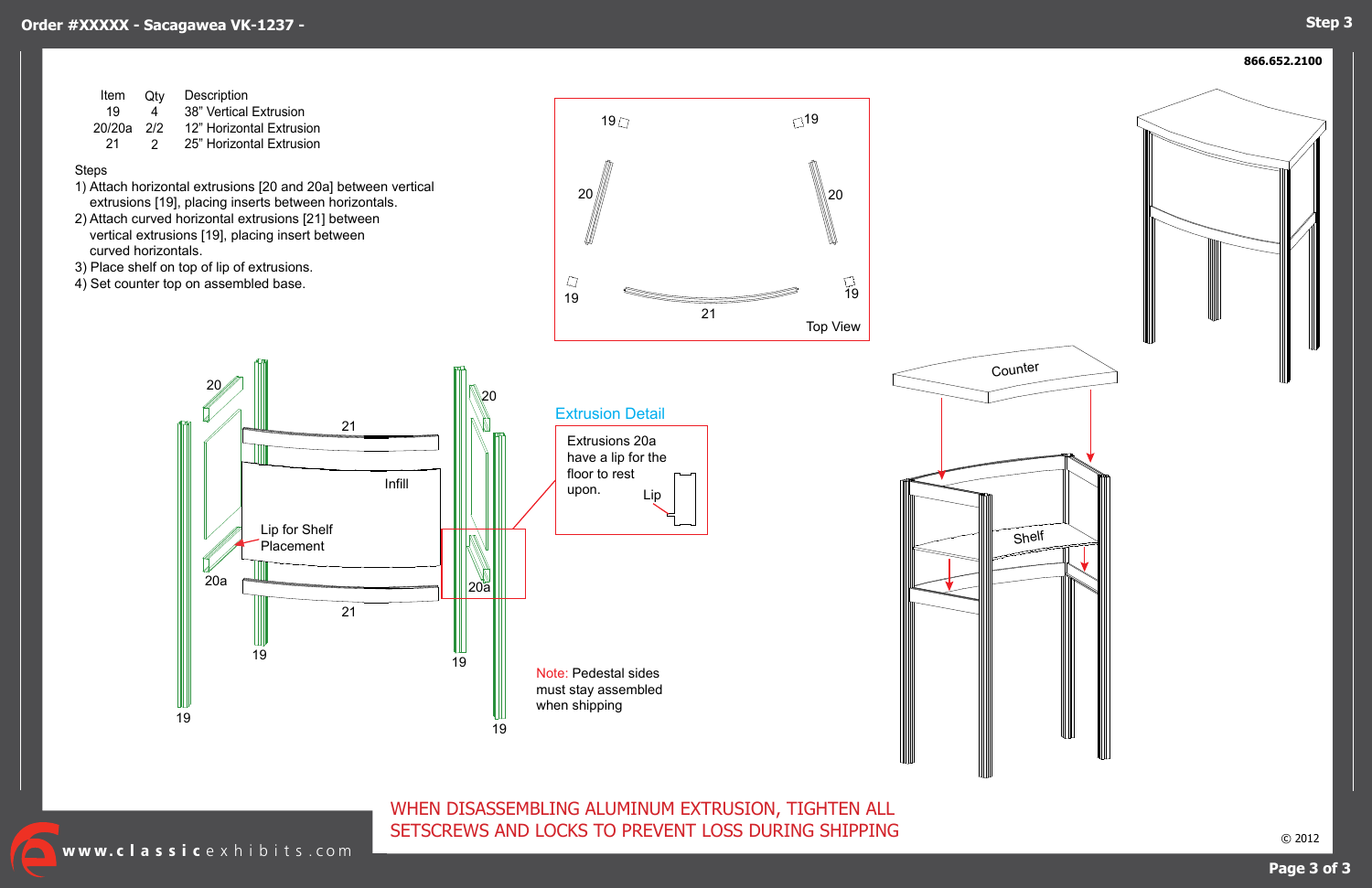$\sqrt{\phantom{a}}$ 

## **Graphics**

WHEN DISASSEMBLING ALUMINUM EXTRUSION, TIGHTEN ALL SETSCREWS AND LOCKS TO PREVENT LOSS DURING SHIPPING



Halogen Lights

Setup Hardware & Literature Pockets